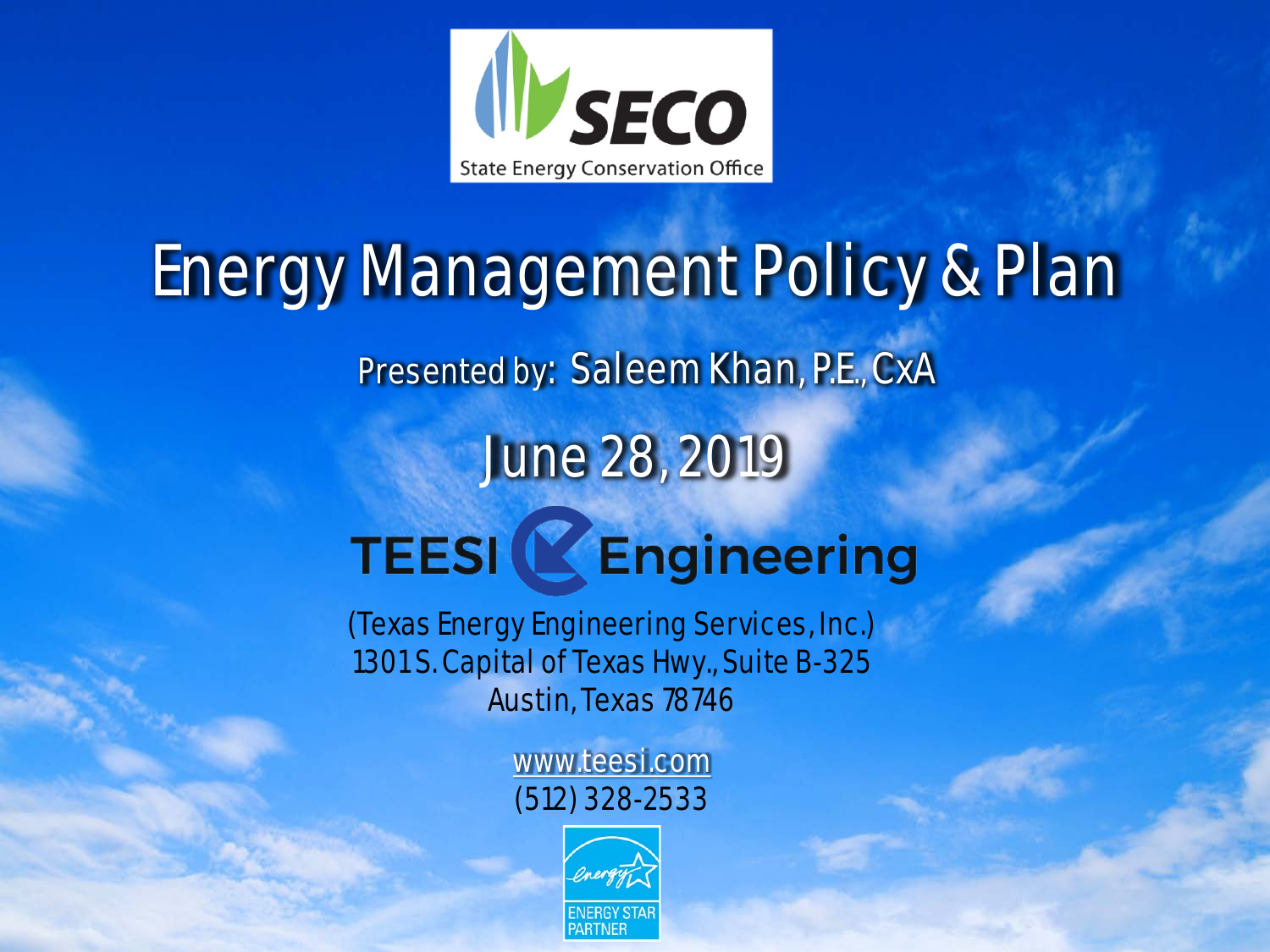#### What is Energy Management?

 $\triangleright$  "Energy management is the proactive, organized and systematic coordination of *procurement***,** *conversion***,** *distribution* **and** *use* of energy to meet the requirements, taking into account environmental and economic objectives"



*Source: VDI-Guideline VDI 4602, page 3, Beuth Verlag, Berlin 2007.*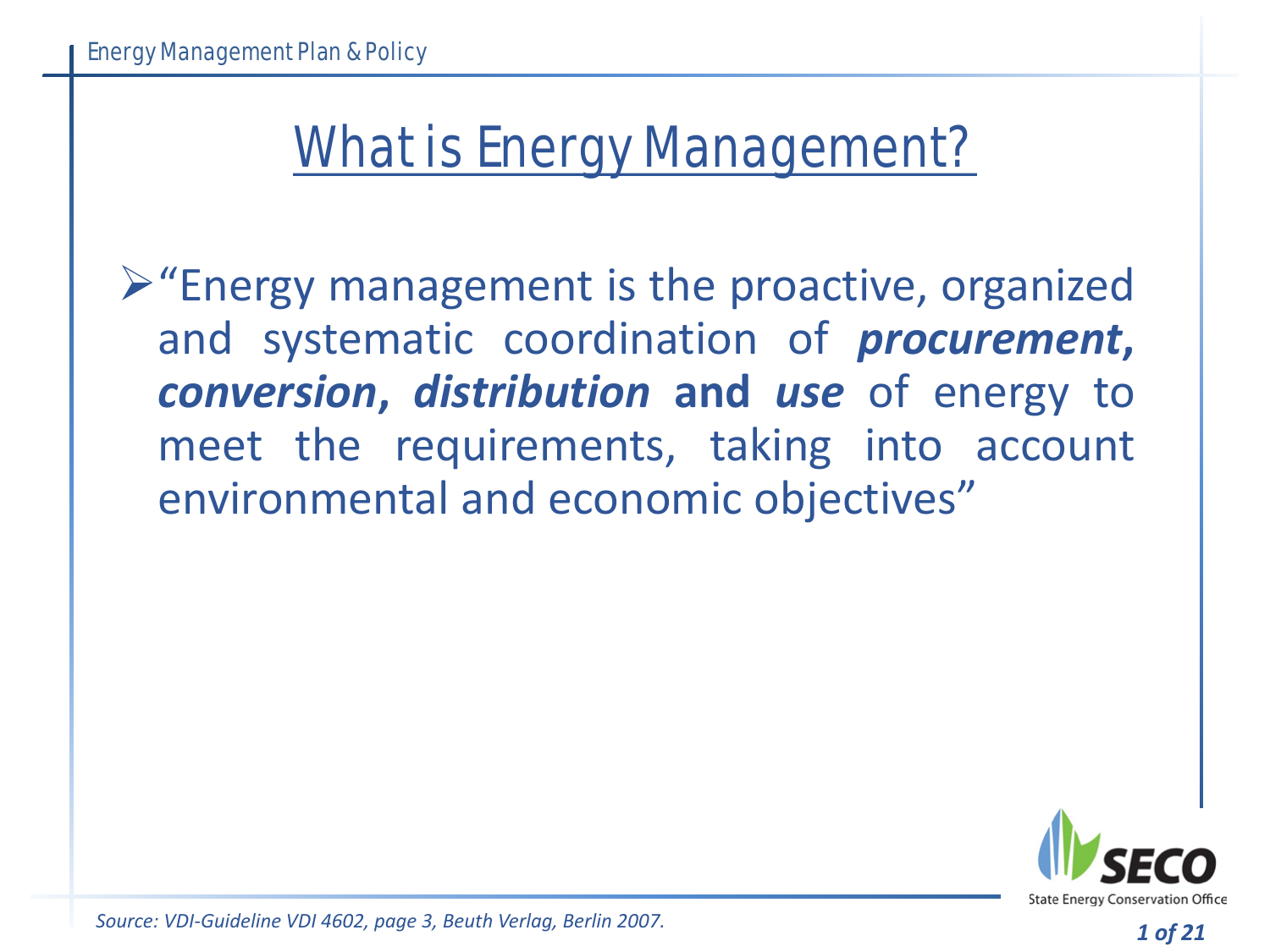## Why?

- $\triangleright$  Why do we need energy plans and energy management policies?
	- Energy management plans and policies are effective strategies to influence day-to-day operations and behavioral practices
	- Low cost to implement
	- Can yield appreciable energy and maintenance cost savings
	- Occupant satisfaction
	- $\triangleright$ Integration into sustainability plan

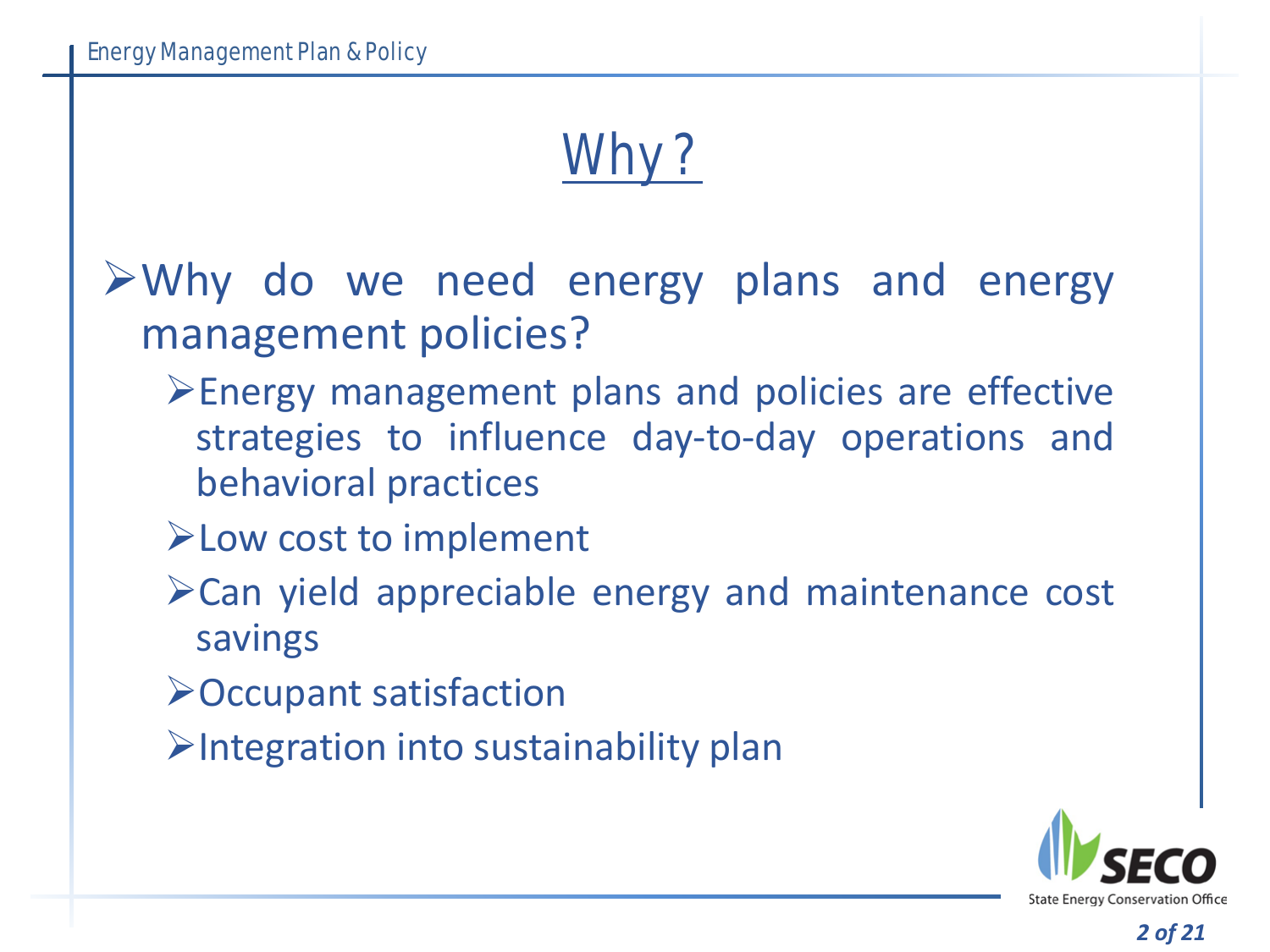#### Challenges

Organization structure and top management support

- $\triangleright$ Training and awareness
- Staffing resources, shrinking budgets
- Capital required for energy efficiency building upgrades
- Failing equipment or poor equipment performance
- Occupant satisfaction & support (at all levels)
- **Establishing a baselines for tracking**
- Development & adoption of policy and plans

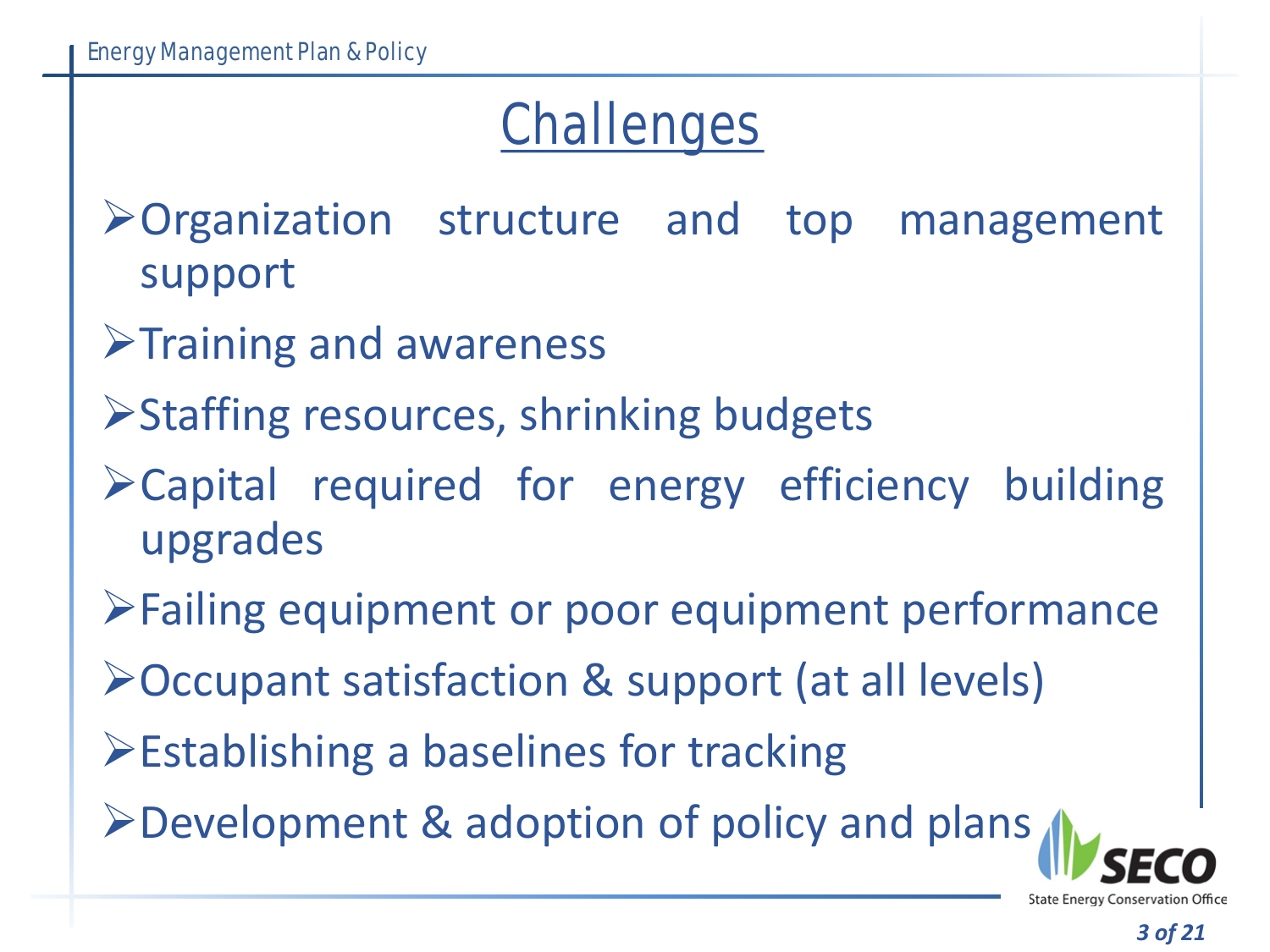#### Energy Management Plan & Policy

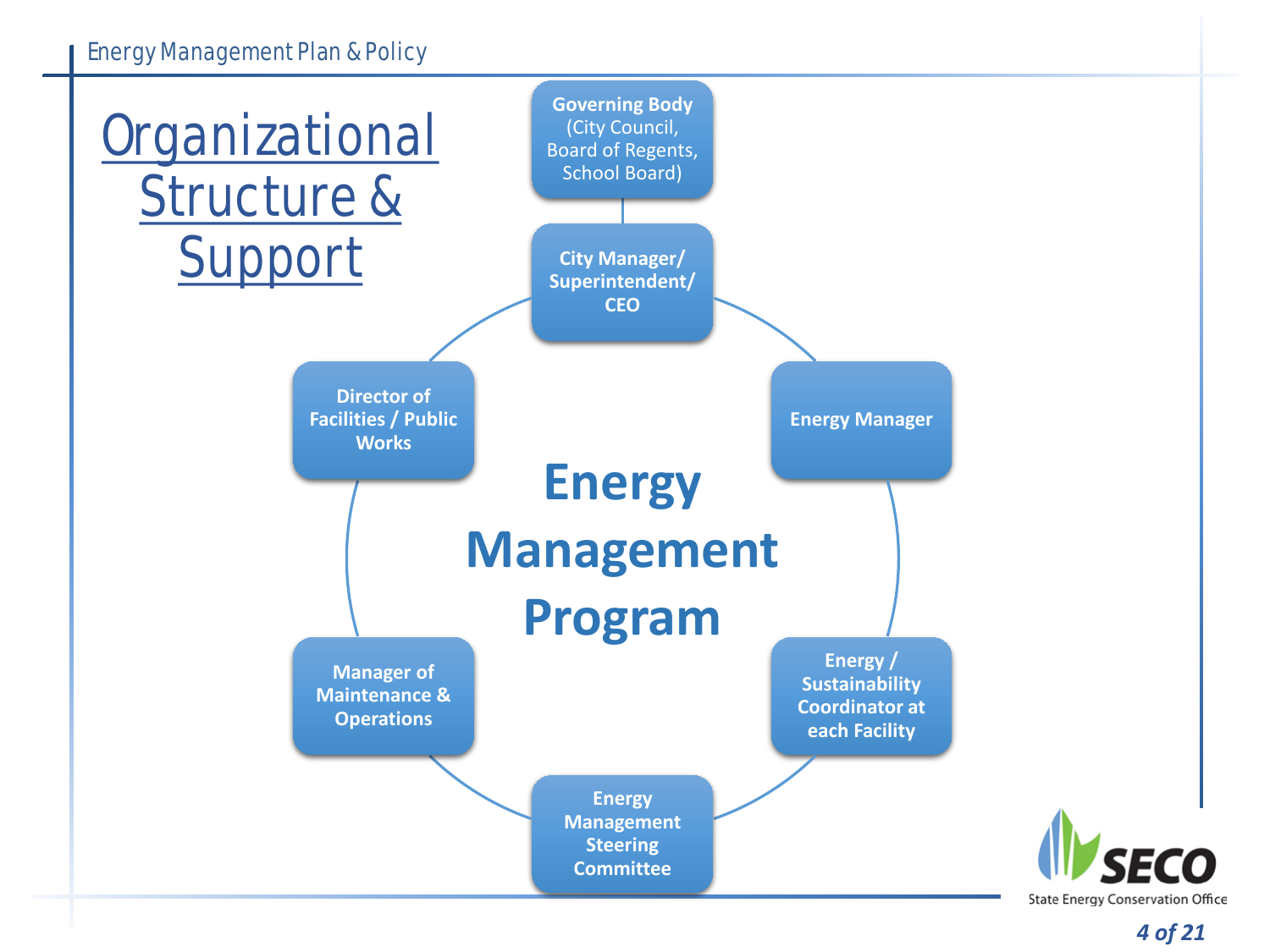#### Energy Policy and Plan Distinction



### Energy Management Policy

#### vs.



#### Energy Management Plan

**Example 2 Adoption Strategy >Varies** Recommend two step process  $\triangleright$  Policy  $\triangleright$  Plan

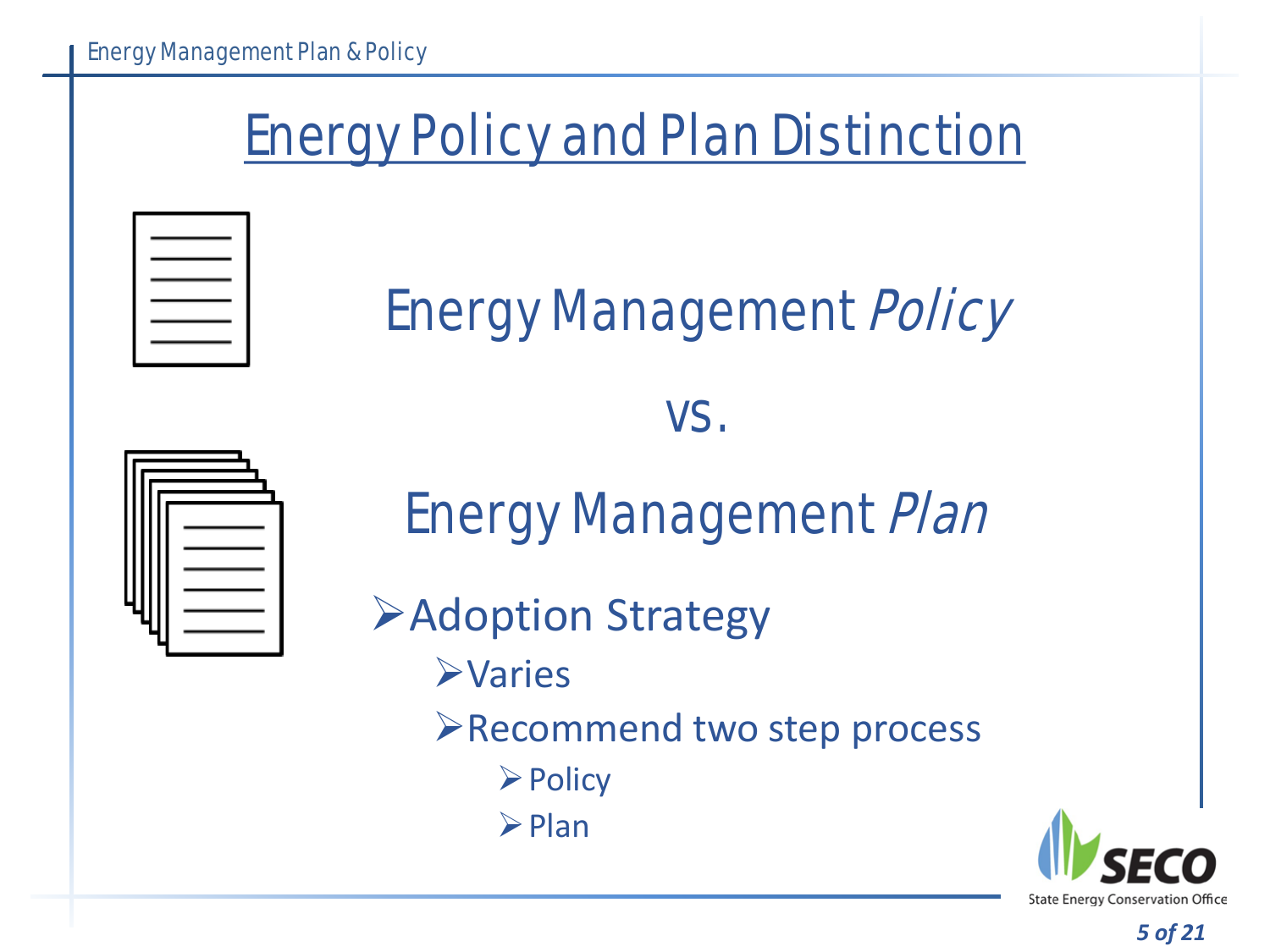## Energy Management Policy

Authoritative document establishing the vision, intent and goals of the Energy Management (EM) program

- Usually 1-2-page document
- $\triangleright$ Includes the general responsibilities and roles of different departments relating to Energy Management
- $\triangleright$  Establishes overall goals and objectives

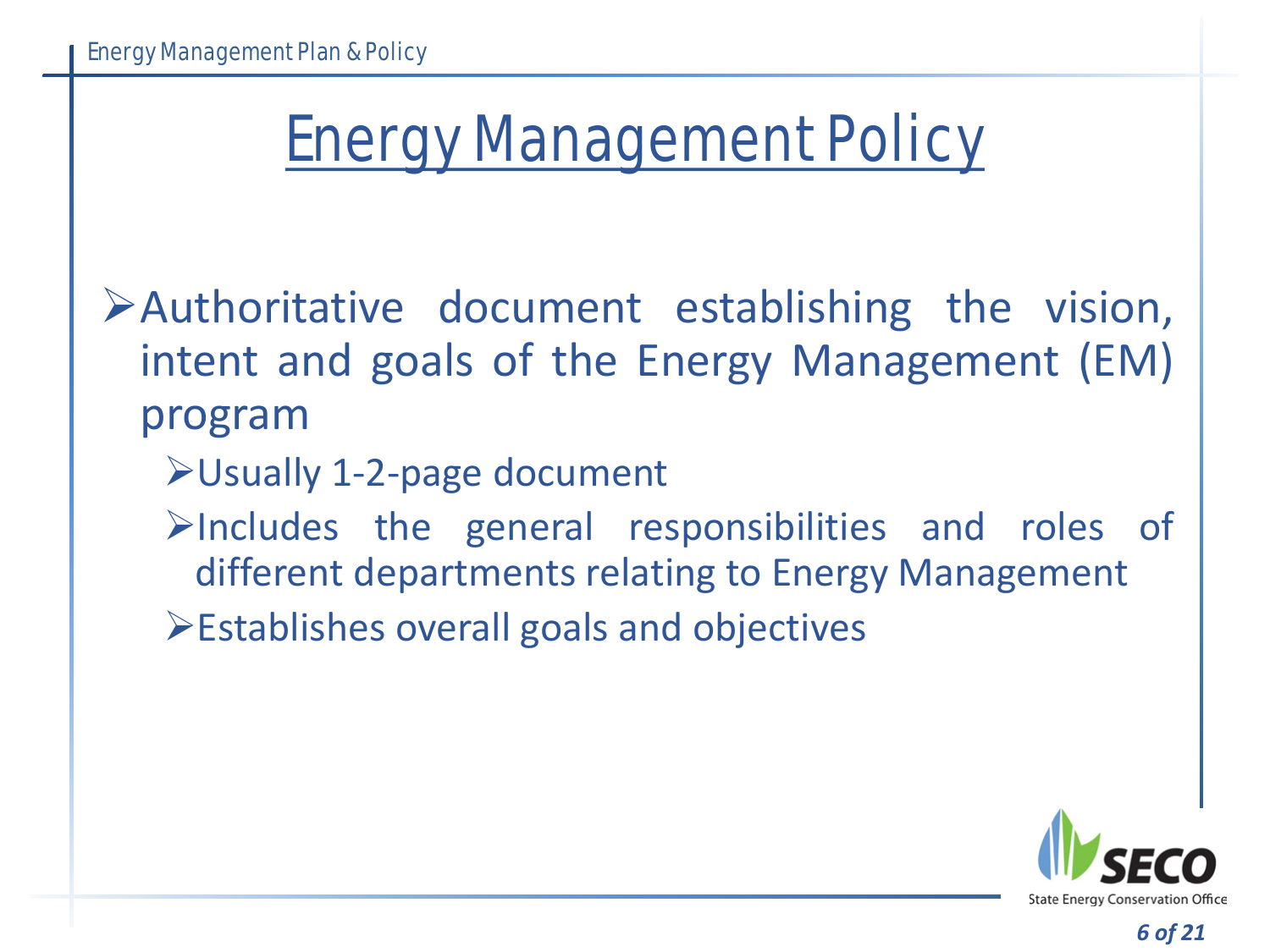## Energy Management Plan

Document detailing *how* the energy goals will be achieved

 $\triangleright$  Establish goals, equipment parameters and usage, facility operation, temperature setpoints, O&M procedures, new construction, etc.

Further details the responsibilities and roles of different departments

Energy Management Steering Committee, Energy Management Department, etc.

"Sustainability Plan" includes water management, recycling, alternative energy, carbon footprint, etc.

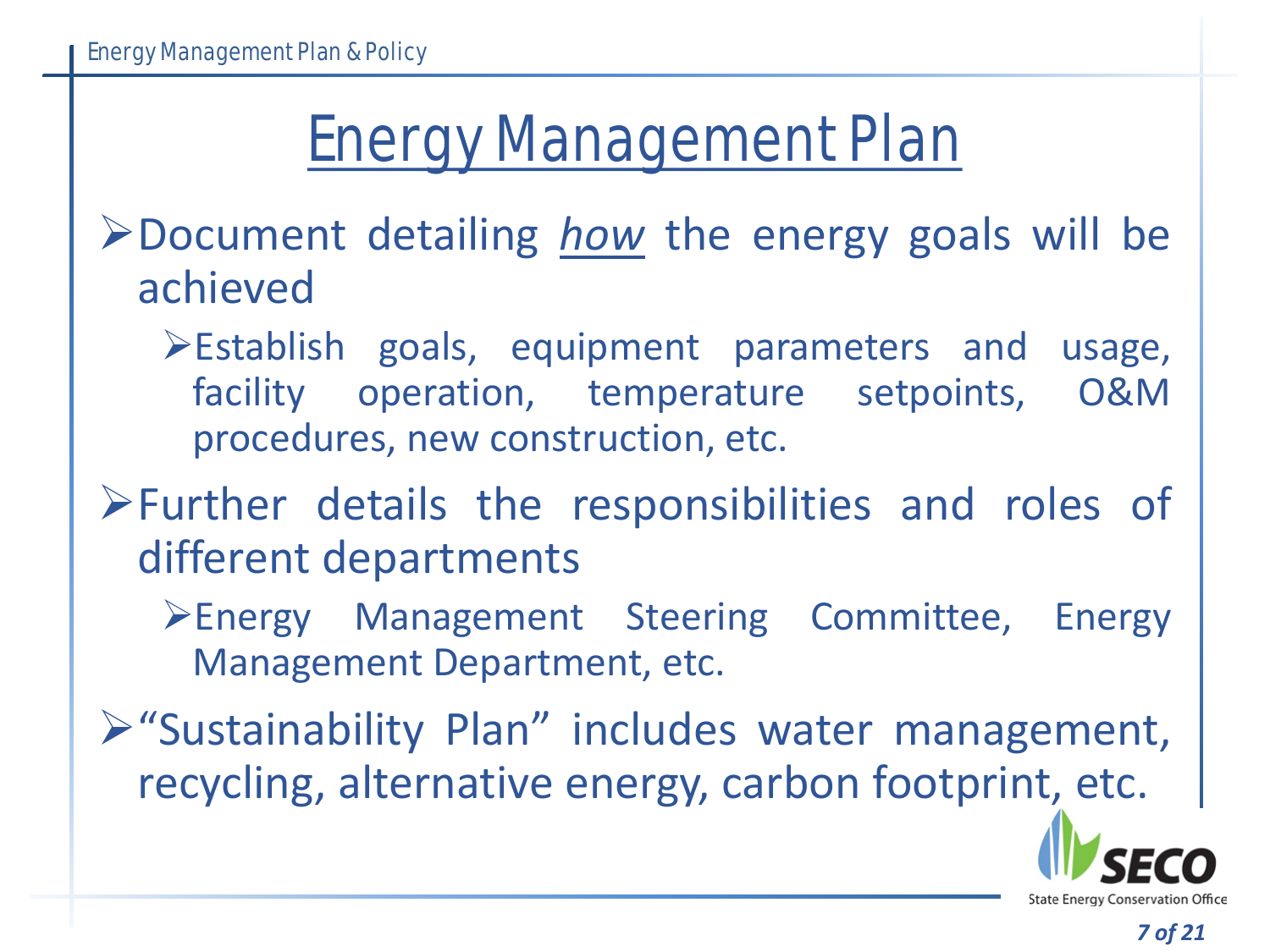## Energy Management Plan Outline

- **i. Mission Statement**
- **ii. Statement of Concerns**
- iii. Commitment to Implementation of Program
- iv. Energy Management Steering Committee

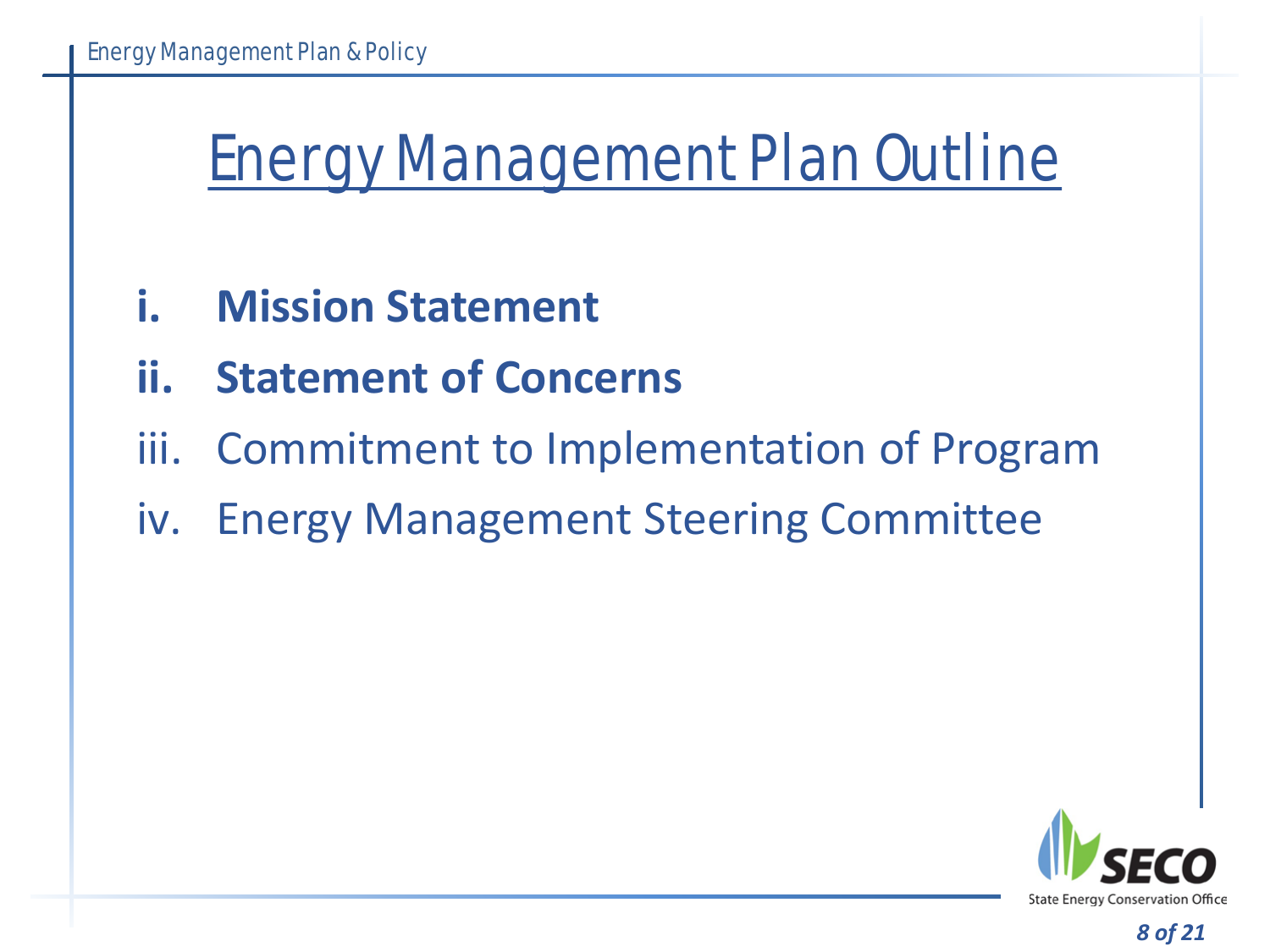## Energy Management Plan Outline (cont.)

- v. Promotion of Energy Management
- **vi. Energy Management Department Role**
- **vii. Acceptable Equipment Operating Parameters**
	- **Handling of comfort issue**
- viii. Equipment Usage and Requirements

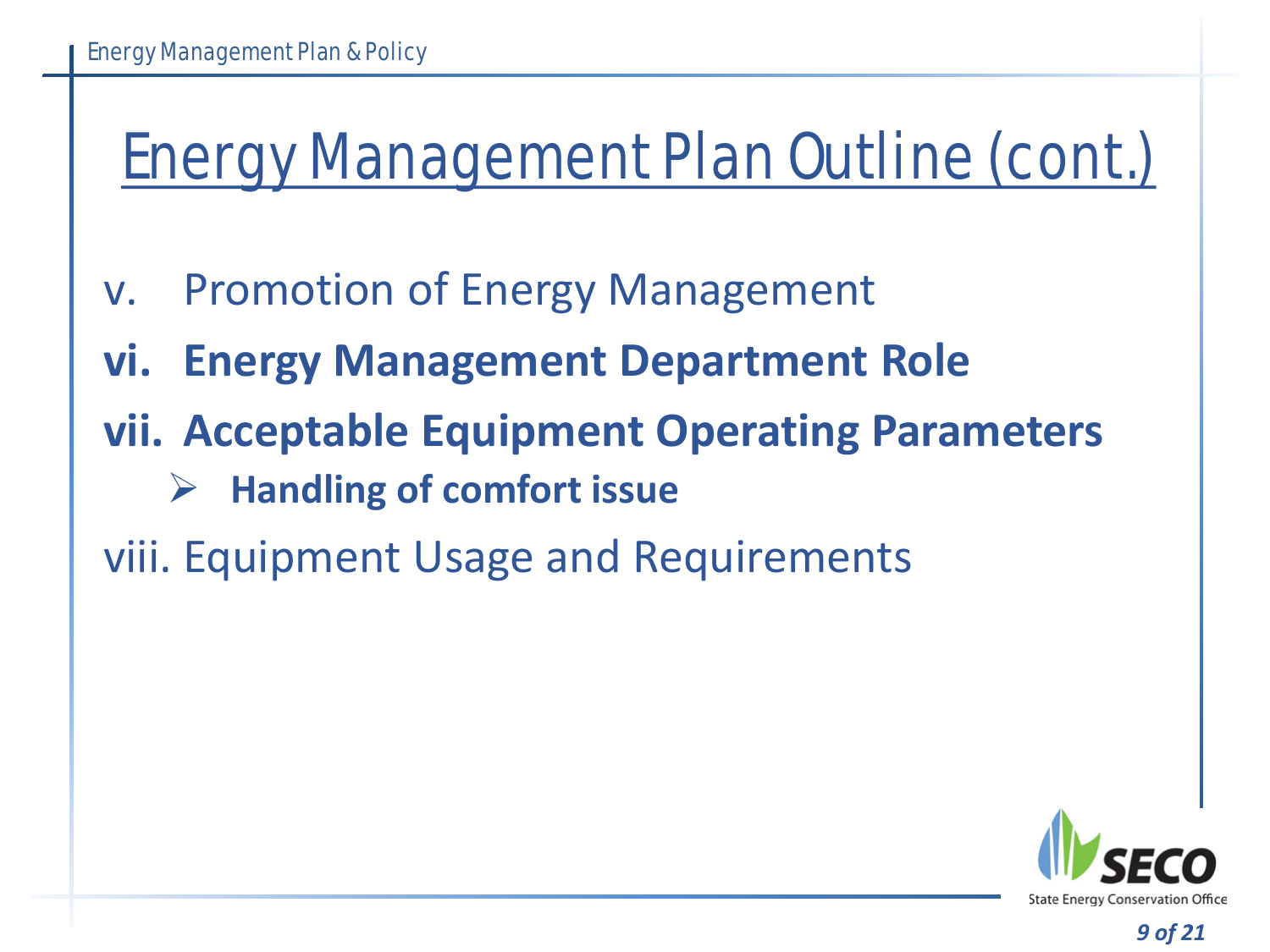## Energy Management Plan Outline (cont.)

- ix. Lighting Energy Conservation
- x. After Hours Event Approval Process
- xi. Maintenance and Operation (M&O) for Buildings and Equipment
- **xii. Public Awareness / Outreach**

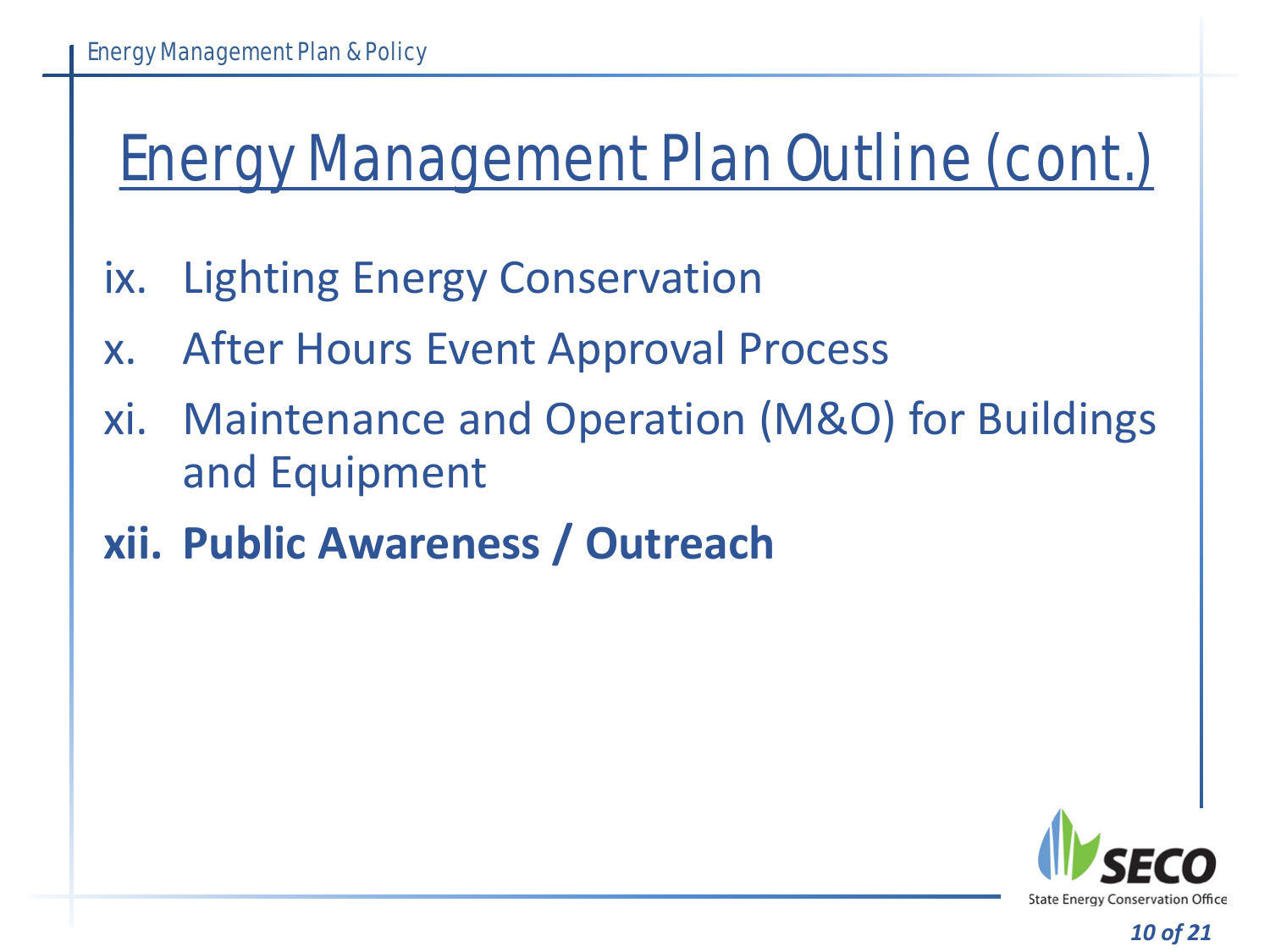## Energy Management Plan Outline (cont.)

- xiii. New Building and Construction
- **xiv. Alternative Energy Sources**
- **xv. Establish a Water Management Program**
- **xvi. Integration into Sustainability Planning**

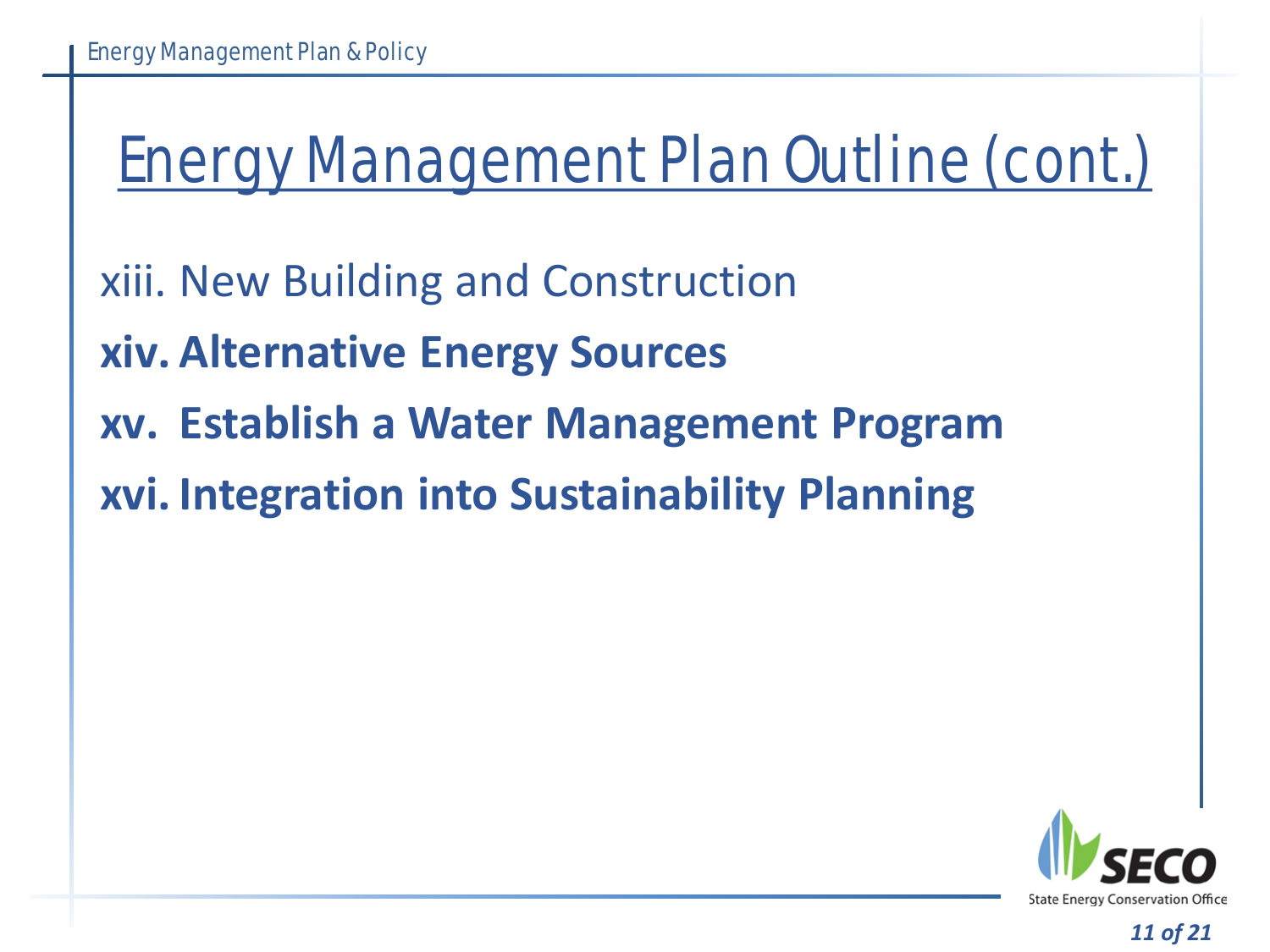#### Energy Management Plan Specifics

#### Mission Statement

 $\triangleright$  To be implemented within each of the facilities and/or campuses; will produce a safe and productive environment for occupants, while simultaneously providing prudent management of financial and energy resources.

#### Statement of Concerns

- The [City/County/District] is concerned with current and projected energy costs and power requirements due to current population growth patterns within the area.
- $\triangleright$ It is within the best interest of the  $\lceil \text{City/Country/ District} \rceil$ to conserve energy and natural resources.

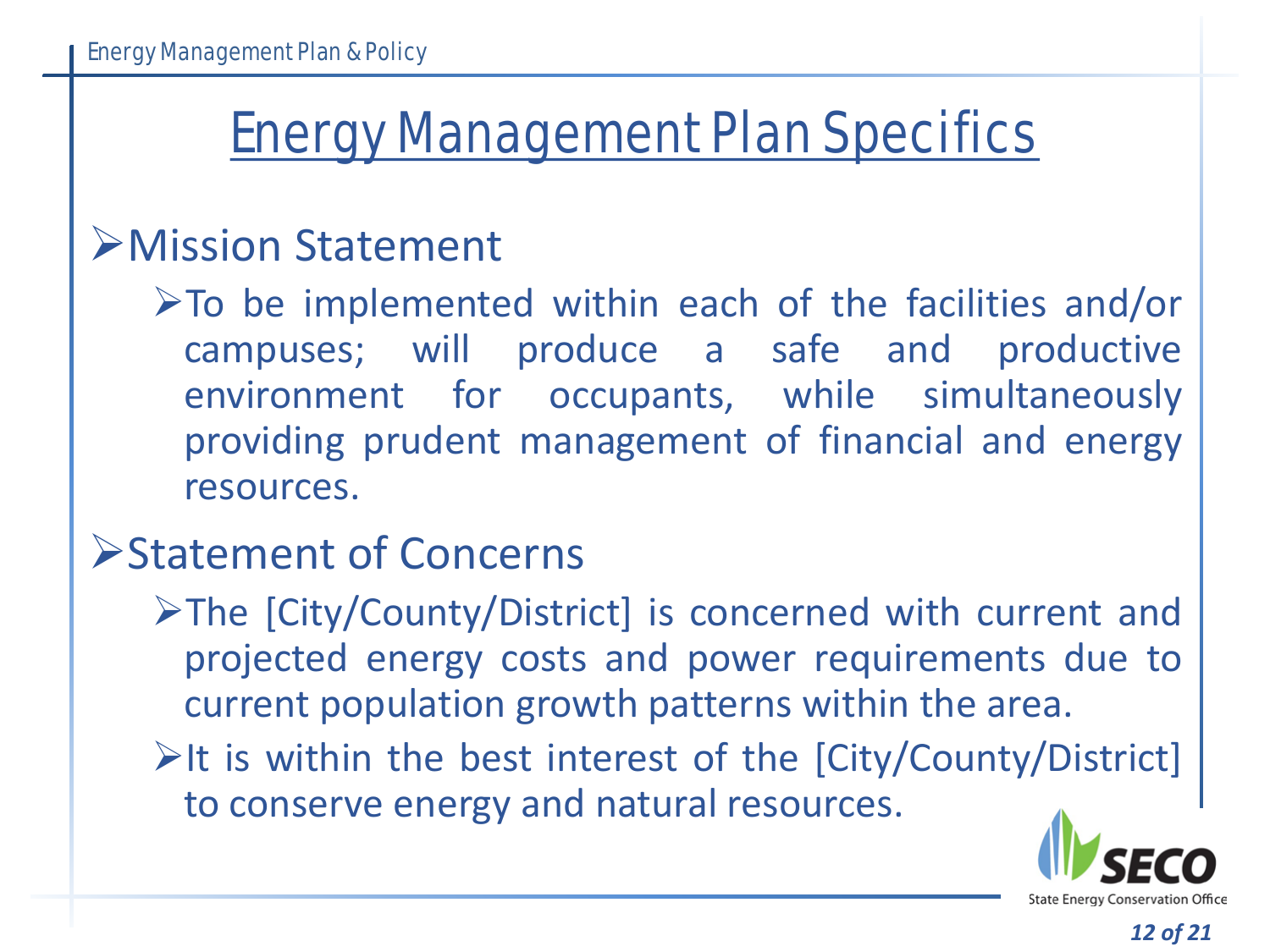## Energy Management Department Roles

- Develop comprehensive program for energy efficient op's
- Responsible for implementation, operations, and enforcement
- Establish routine energy tracking
- Evaluate energy rates and utility provider proposals
- Routinely review efficiency improvements; recommend new technologies, more efficient equipment, systems and operating techniques
- $\triangleright$  Work with other departments to develop efficient practices
- Annually review and revise the standard practices
- Energy purchase, systems purchasing, education, reporting

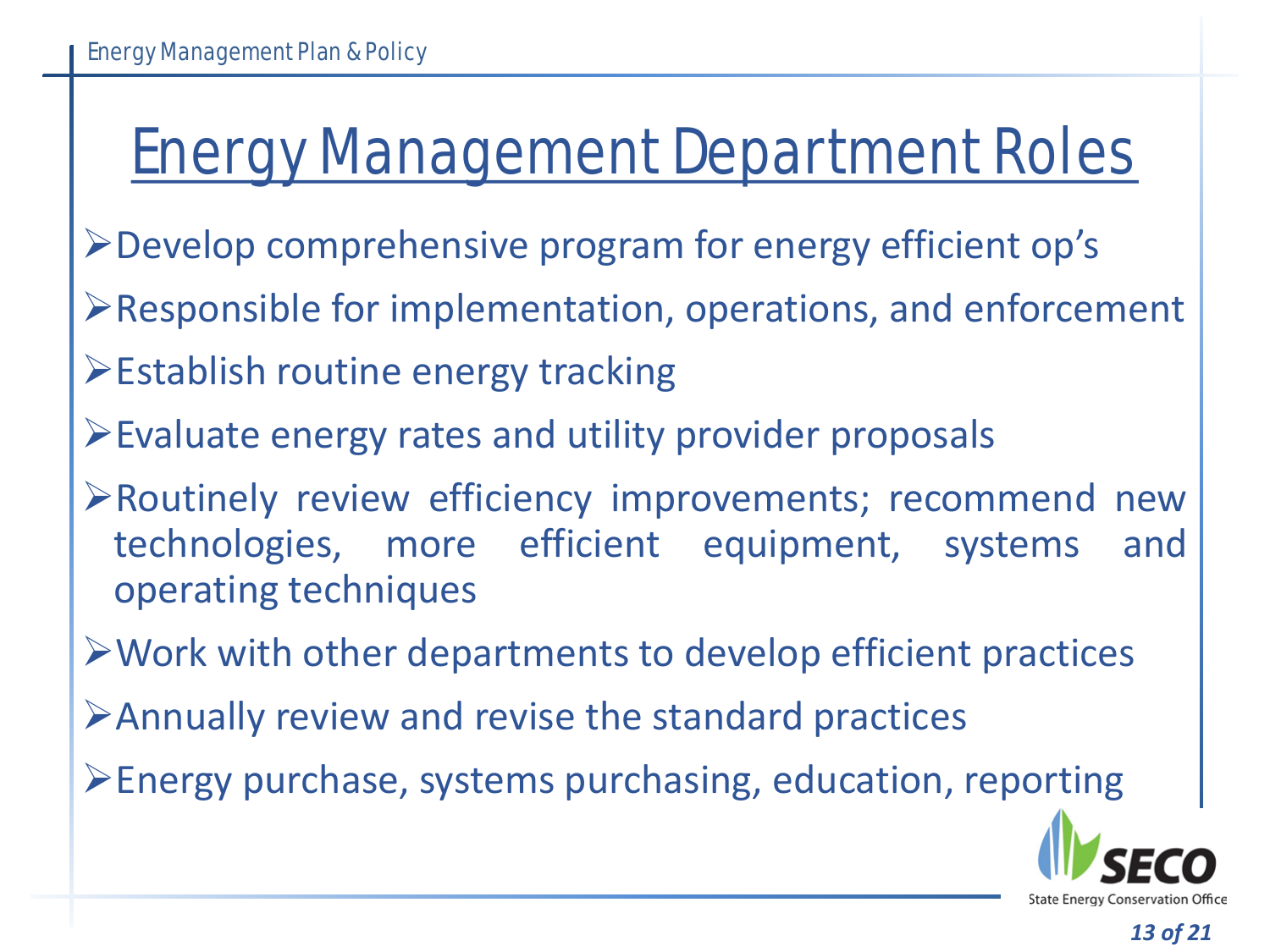## Acceptable Equipment Parameters

Establish uniform temperature set points for all spaces Occupied/unoccupied

- Monitor and ensure other building parameters (humidity levels,  $CO<sub>2</sub>$ , etc.) are within acceptable limits
- Start/stop times will be adjusted seasonally to avoid unnecessary runtimes
- Holiday shut downs
- Procedure for handling comfort complaint

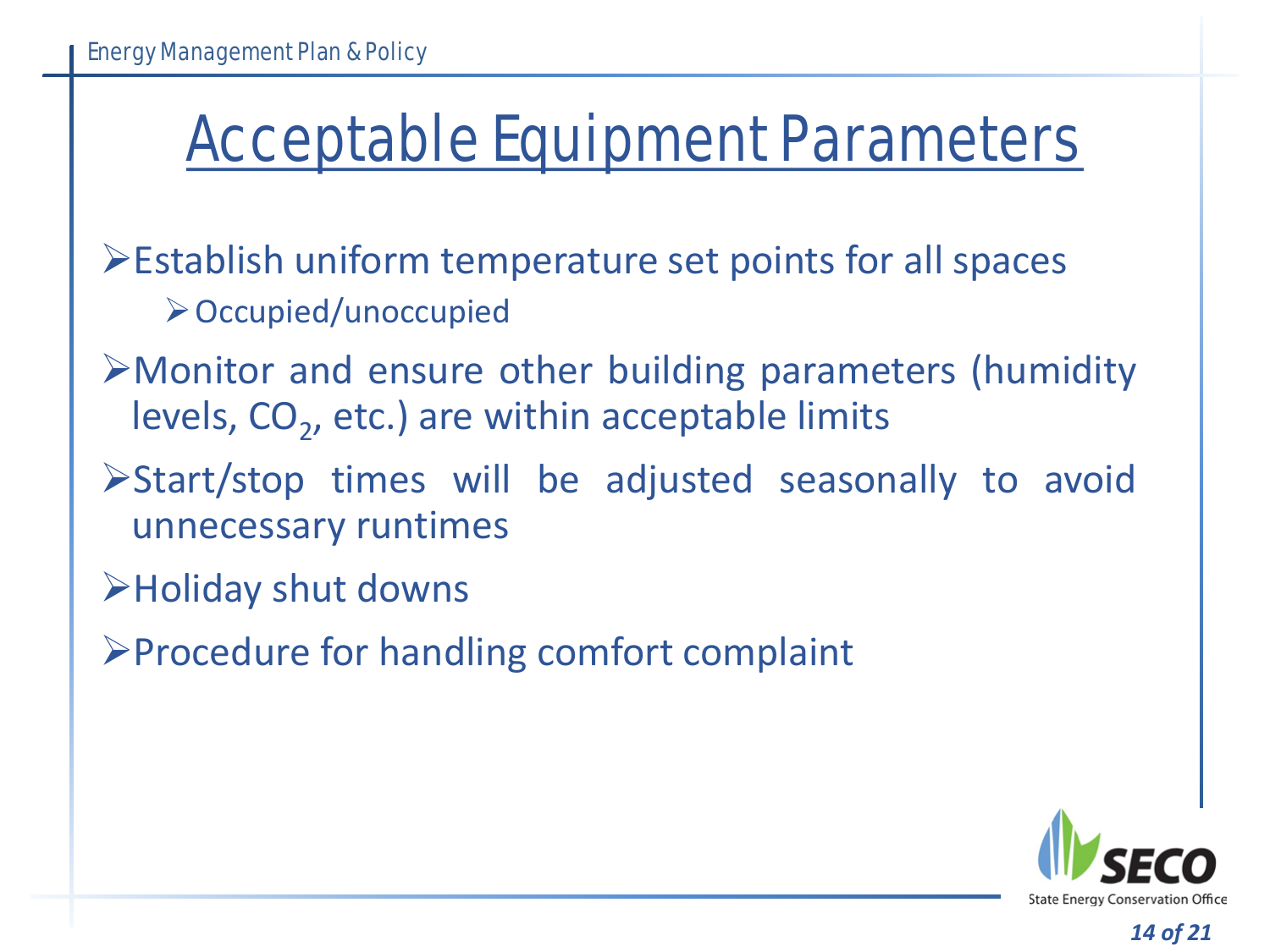#### Energy Management Plan & Policy

#### **Typical Daily Workorder Scenario (handling of comfort issue)**



**State Energy Conservation Office**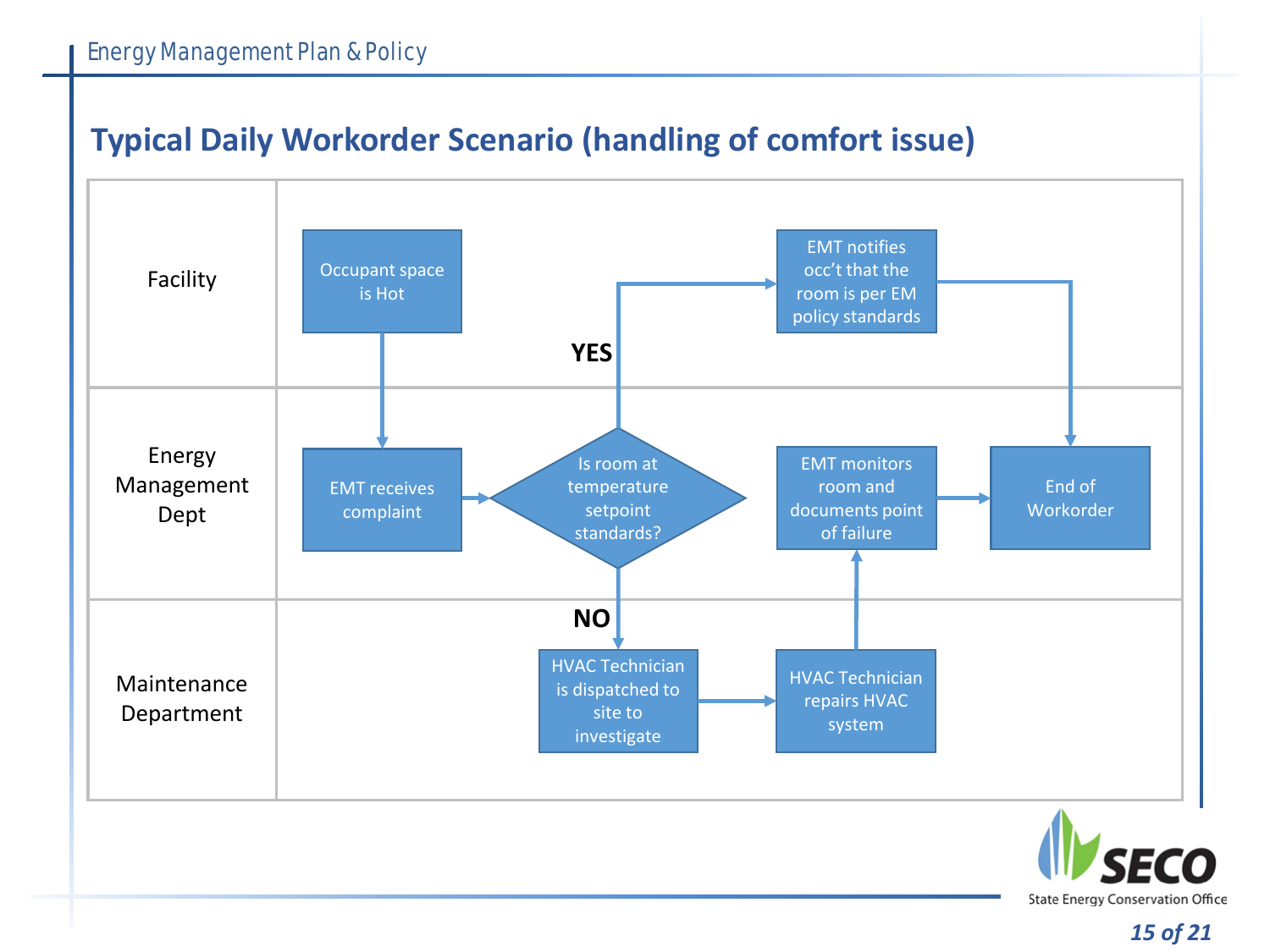#### Public Awareness

All staff, occupants should be aware of utility management efforts  $\triangleright$  Signage to turn off lights, etc. **≻Provide feedback on energy and \$ saved** Posters, emails, newsletters **ENERGY STAR Certifications** Possible incentives

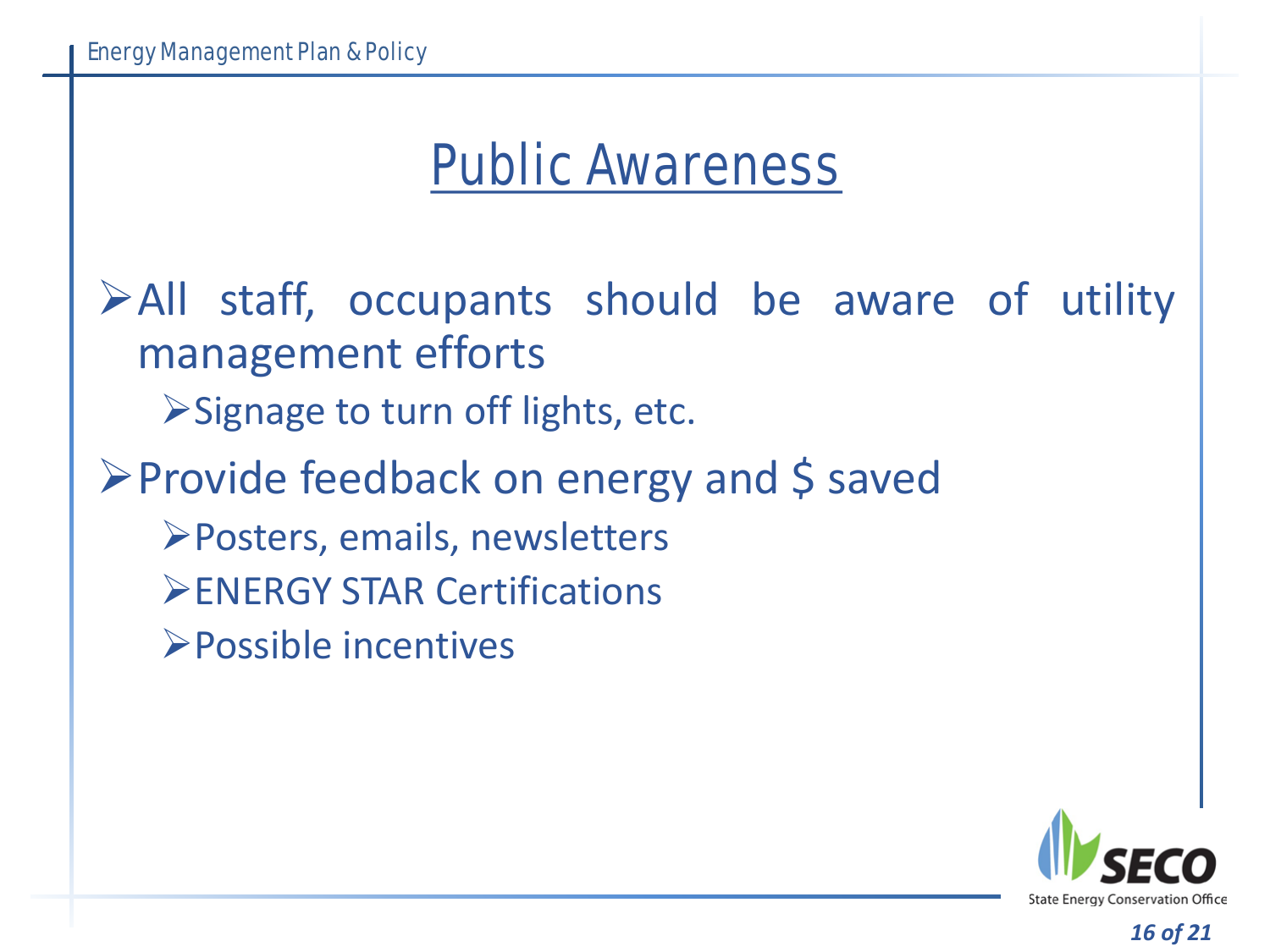## Alternative Energy Sources

Pursue cost effective applications of alternative energy sources including, but not limited to, PV Solar Arrays, Solar Water Reheat, and alternative fuels



**Solar Thermal Pool Heating**

*17 of 21*

**State Energy Conservation Office**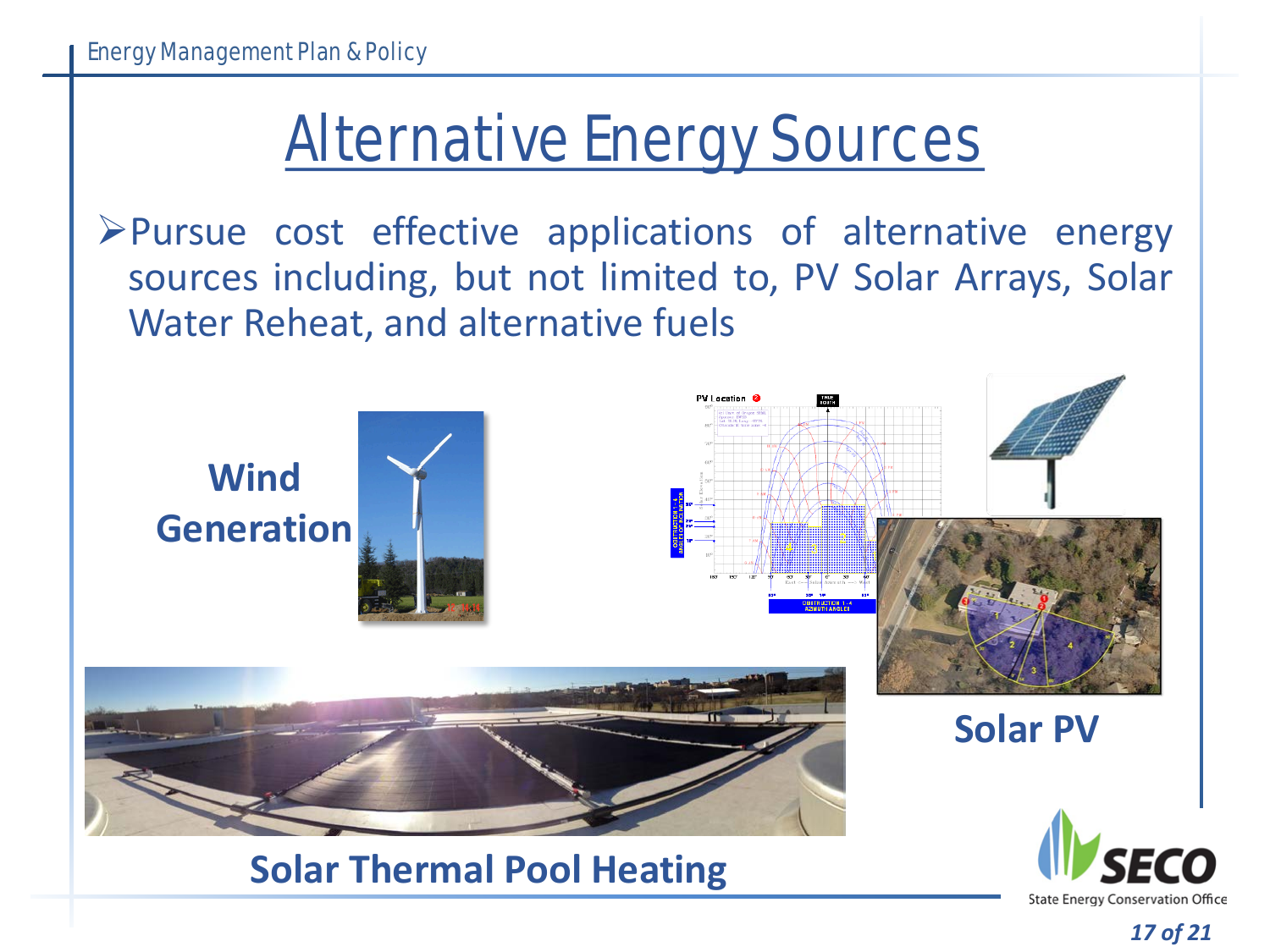### Water Management Program

Establish a program to reduce water consumption. The following conservation measures should be employed:

- $\triangleright$  Investigate the use of water conserving faucets, showerheads, and toilets in all new and existing facilities.
- Utilize water-pervious materials such as gravel, crushed stone, open paving blocks or previous paving blocks for walkways and patios to minimize runoff and increase infiltration.
- $\triangleright$  Employ Xeriscaping, using native plants that are well suited to the local climate, that are drought-tolerant and do not require supplemental irrigation.
- Utilize drip irrigation systems for watering plants in beds and gardens.
- $\triangleright$  Install controls to prevent irrigation when the soil is wet from rainfall.
- Establish a routine check of water consuming equipment for leaks and repair equipment immediately

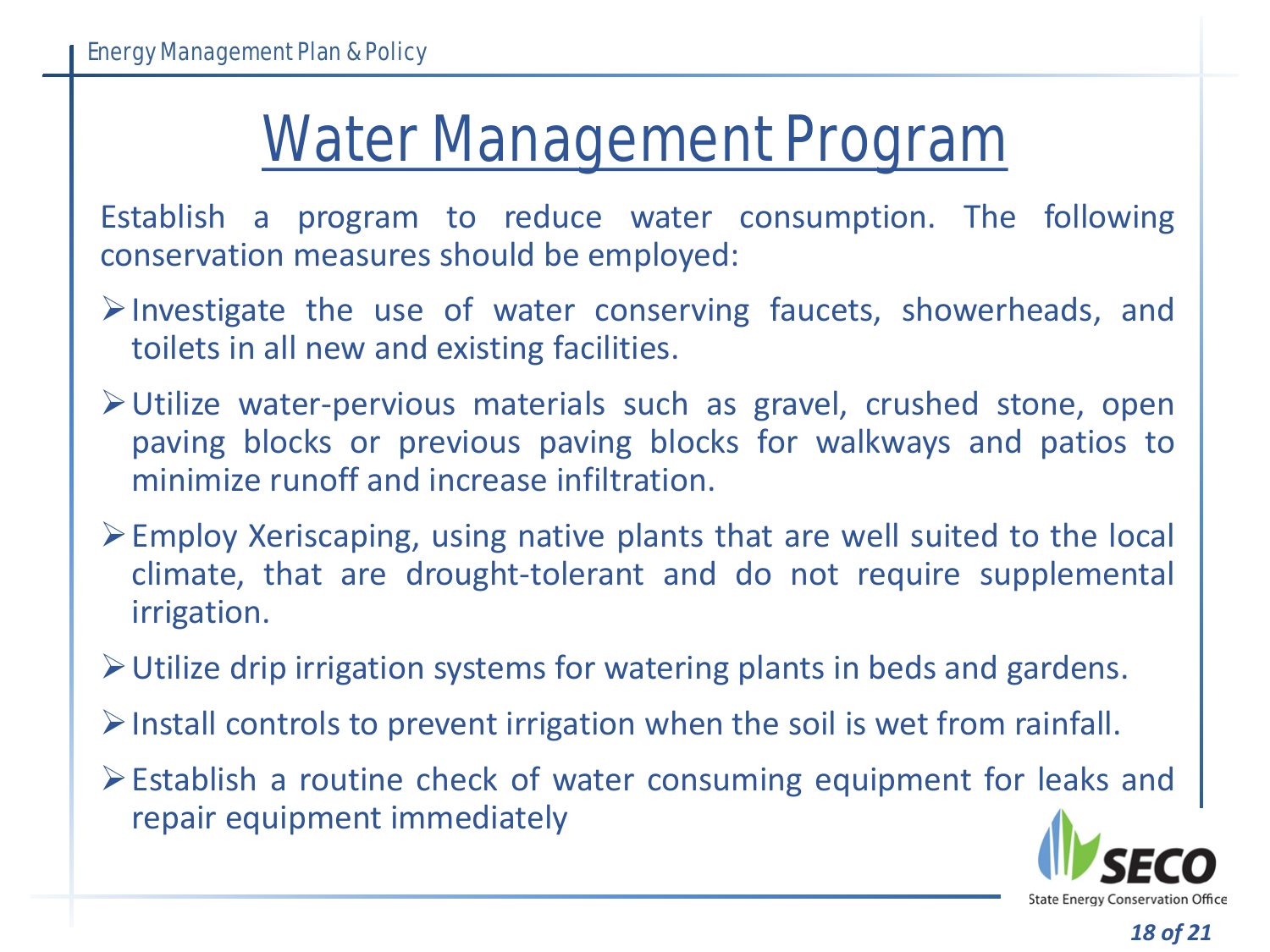

*Source: Guidelines for Energy Management, ENERGY STAR* 

**State Energy Conservation Office**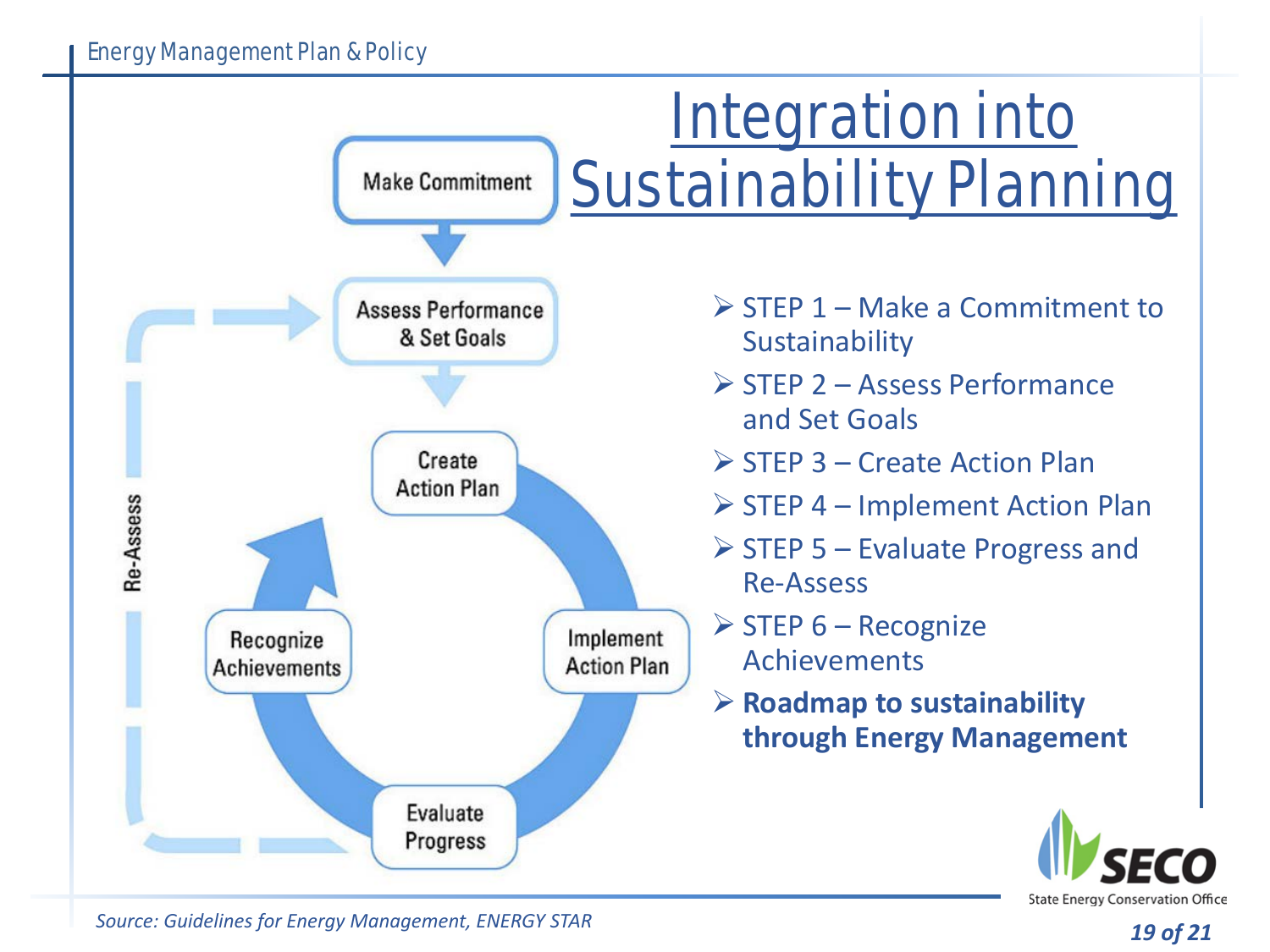## Recap and Summary

Energy plans can help realize increased cost savings potential in conjunction with Energy Efficiency projects

Awareness and behavioral practices have minimal upfront cost with appreciable impacts on conservation efforts

 $\triangleright$ The success of the program is dependent upon total cooperation from every level within the system; from the top down